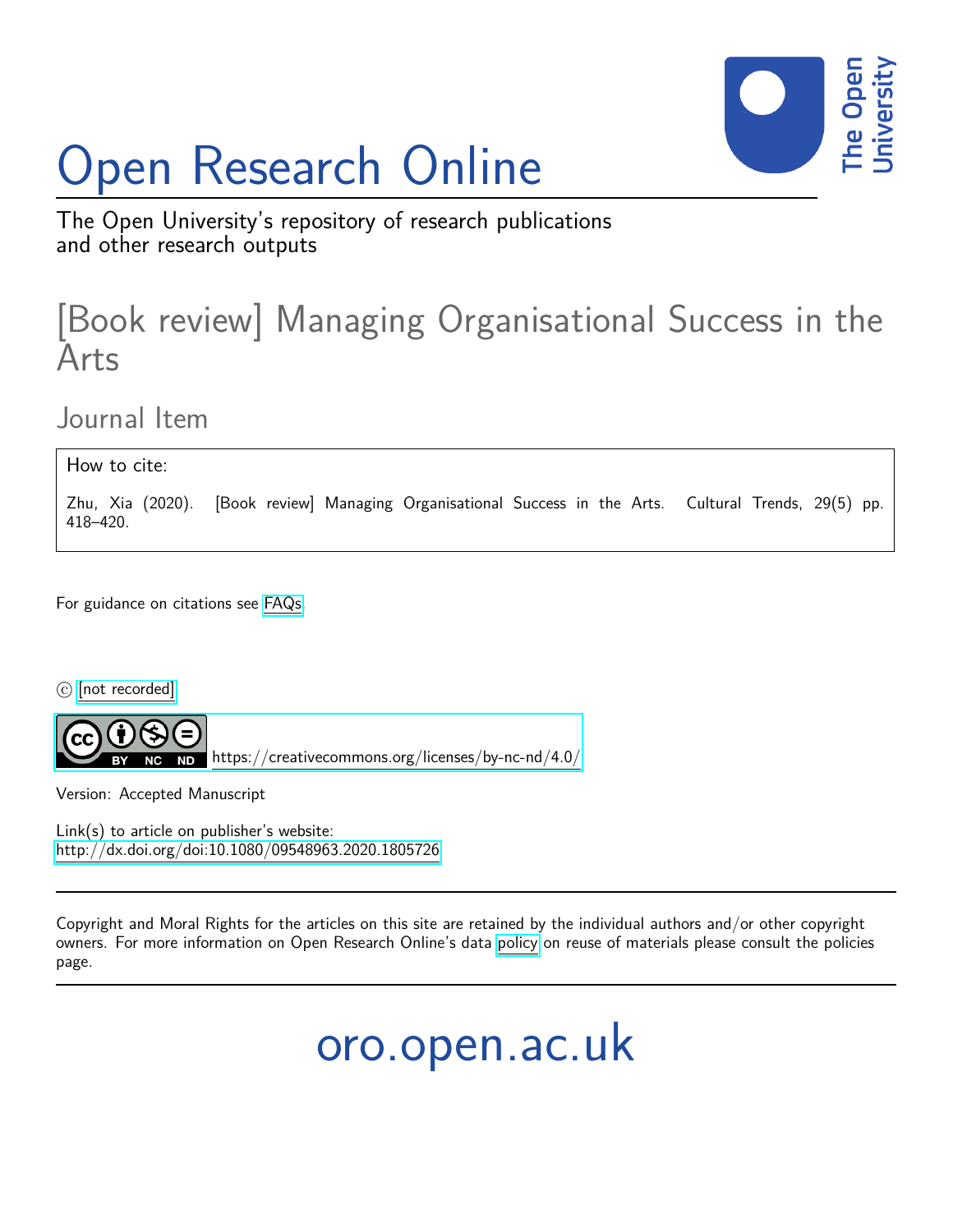Book Review: Managing Organisational Success in the Arts, By David Stevenson, London and New York, Routledge, 176 pp., £27.99 (Paperback), ISBN 9781138736726

Author: Dr. Xia Zhu The Open University, UK [Xia.zhu@open.ac.uk](mailto:Xia.zhu@open.ac.uk) https://orcid.org/0000-0002-2003-2734

Abstract:

This article offers a book review on Managing Organisational Success in the Arts, By David Stevenson, London and New York, Routledge, 176 pp., £27.99 (Paperback), ISBN 9781138736726

Keywords: arts management, case study, organisational issues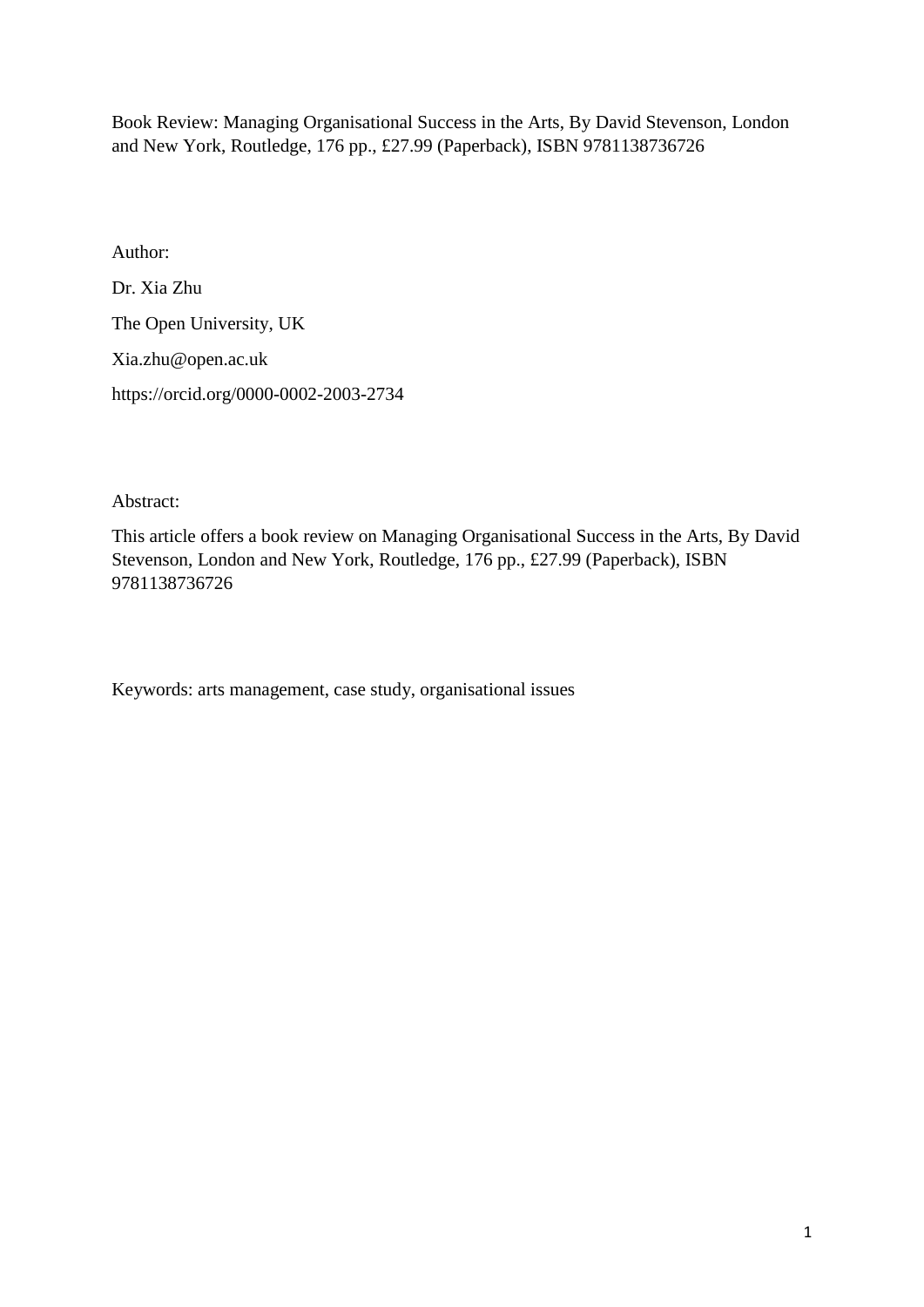**Managing Organisational Success in the Arts**, edited by David Stevenson, London and New York, Routledge, 176 pp., £27.99 (Paperback), ISBN 9781138736726

"Good management can result in more people making more art and sharing it more widely; surely that makes it worthy of our attention."  $-$  (p.4).

Organisations in the creative and cultural industries constantly witness challenges and face uncontrollable changes such as funding cuts which often trigger crisis or even lead to closure. Instead of lamenting on dynamic external forces that cultural organisations have no control of, this book turns the focus inwards to examine arts organisations' leadership, strategic management and day-to-day operations in order to seek insights and understanding on how effective management could enable companies in the creative and cultural industries to be sustainable and successful despite all the external challenges they need to face and tackle.

This book has a collection of case studies from five countries (the United States, United Kingdom, Russia, Denmark and Malta). It includes a variety of cultural organisations and art forms such as museums, symphony orchestras, arts and conference centres, music and film festivals. The selected arts organisations vary in their length of establishment and experiences of operation, with inclusions from the historical State Hermitage Museum in Saint Petersburg, Russia founded by Catherine the Great in 1764, the Cincinnati Symphony Orchestra founded in 1895 (one of the oldest orchestra in the United States), to newly established ones such as the Valletta Film Festival launched at Malta in 2015, the Kauffman Centre for the Performing Arts opened in Kansas City, Missouri in 2011 and the Lammermuir Festival in Scotland from 2010. With such a wide spectrum of coverage, the collection tells of different issues arts organisations face and how significant transformation might serve as an inspiration for cultural organisations' seeking success.

Structurally, the book is organised into nine chapters. Chapters one to three look into established arts organisations and how they maintain continuous development. Chapters four to six examine how newly established arts organisations can be successful. Chapters seven to nine investigate companies' operational issues in the creative and cultural industries. Each chapter focuses on one arts organisation, with chapter five by Patrick Donnelly an exception of a paired case study including both the Mesa Arts Centre in Arizona and the Kauffman Centre for the Performing Arts in Missouri which allows for an exploration of the shared attributes of their success as well as their differences. Each chapter can stand on its own, yet together they comprise a rich picture of complex organisational issues that arts organisations may face whether they are new or well-established.

An important feature of the book is that the case studies are evidenced with empirical research, such as stakeholder surveys, interviews and desk research as well as authors' own observation and personal experience. For example, chapter six by Steven Hadley provides many interview quotations from key contacts in relation to Northern Ireland Opera as well as notes on related documents from desk research. In chapter three, authors Mark O'Neill and Robert Rogerson reflect on their personal involvement and work with Glasgow's museums, Glasgow Life and Glasgow City Council. The authors use powerful personal testimony to tell stories about Glasgow Life's chronological development from 1983 to 2017. With support from empirical research, the case studies in the book provide in-depth understandings of the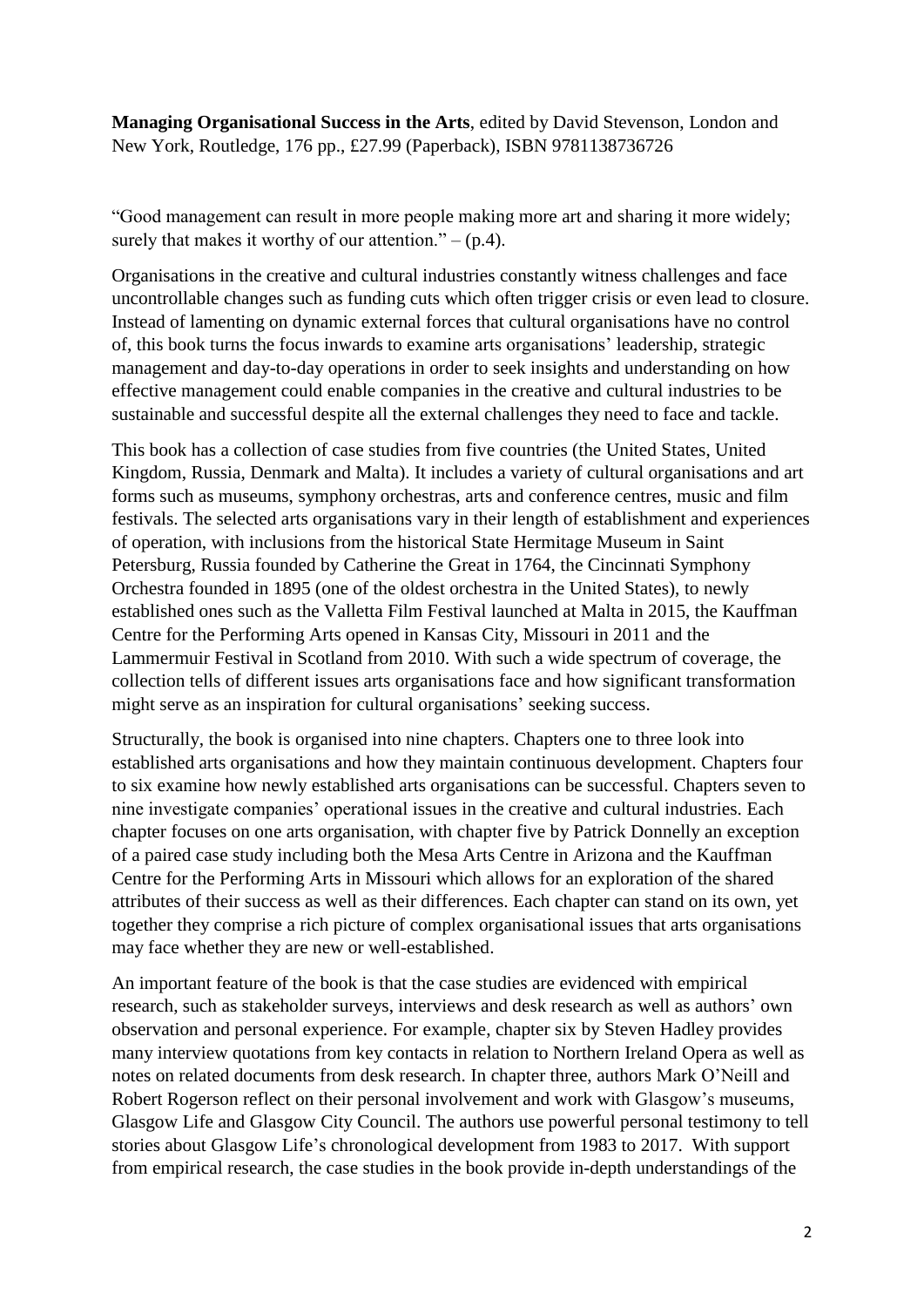contexts that arts organisations are embedded in and offer a reality check for companies in the creative and cultural industries.

Another distinctive feature of the book is that each case study has a "framework for the analysis" which explains the theories and concepts used to analyse organisational issues and provide alternative solutions to problems. For instance, in chapter two by Constance DeVereaux and Jim Richerson, both transformational leadership theory and vertical dyad linkage theory are used as explanatory frameworks to analyse the challenges of Founder's Syndrome, cronyism, an aging infrastructure, and poor attendance at the Sangre de Cristo Arts and Conference Centre in Colorado. These theoretical lenses also offer insights on changes the centre has made, such as adopting a collaborative approach to leadership, abolishing in-group/out-group divisiveness and engaging actively with stakeholders to build trust and relationships which re-energised the Sangre de Cristo Arts and Conference Centre to move out of stagnation and embrace a brighter future. Chapter eight by Natalia Grincheva employs Bourdieu's framework of capitals (Bourdieu, 1986) to explain how the State Hermitage Museum in Russia expands globally. This case study provides concrete details to illustrate how bridging, bonding and linking social capitals can be applied by the State Hermitage Museum for its successful global expansion. These operational actions include engaging the Russian diaspora to secure funds and support for the museum, building cooperation with foreign publics and stakeholders with support from the international network of Hermitage Museum Foundations, mobilizing economic and social resources from different countries and nurturing long-term social connections at both institutional and personal levels.

In addition, some of the case studies provide models that proved effective for arts organisations. For example, chapter nine by Lesley-Ann Dickson presents an episodic volunteer management cycle (EVMC) developed by the Valletta Film Festival in Malta. It encapsulates details of a seven-stage volunteer management programme, including: identification (stage one), selection (stage two), preservation and inclusion (stage three), orientation and training (stage four), utilization and recognition (stage five), evaluation (stage six) and redirection, retainment or disengagement (stage seven) which are critical to festival operations and strategies. Chapter seven by Konstantinos Karatzias and Katja Lindqvist presents the Culture Compass, a strategic programming tool for the Culture Yard in HelsingØr, Denmark. This tool captures cultural content from the elite to the popular, and from the traditional to the innovative. The Culture Compass also orients the organisation's engagement with a variety of audiences for educational, social and artistic experiences and integrates organisational activities from fundraising to marketing. These models shed light on how effective management may enable arts organisations to survive and thrive.

However, it needs to be highlighted that this book does not provide a prescriptive instrumental 'tool-kit' for companies in the creative and cultural industries, instead, it challenges the metrics of success, such as more tickets, more funds and more visits. It calls for attention to individual contexts and factors, turns focus to organisations' management and questions a simplistic, one-size-fits-all approach to the issues that arts organisations need to deal with. In other words, the collection of case studies is used to evoke discussions, encourage companies in the culture and creative industries to examine their own situated contexts, understand the roots of problems and analyse their available resources (both internal